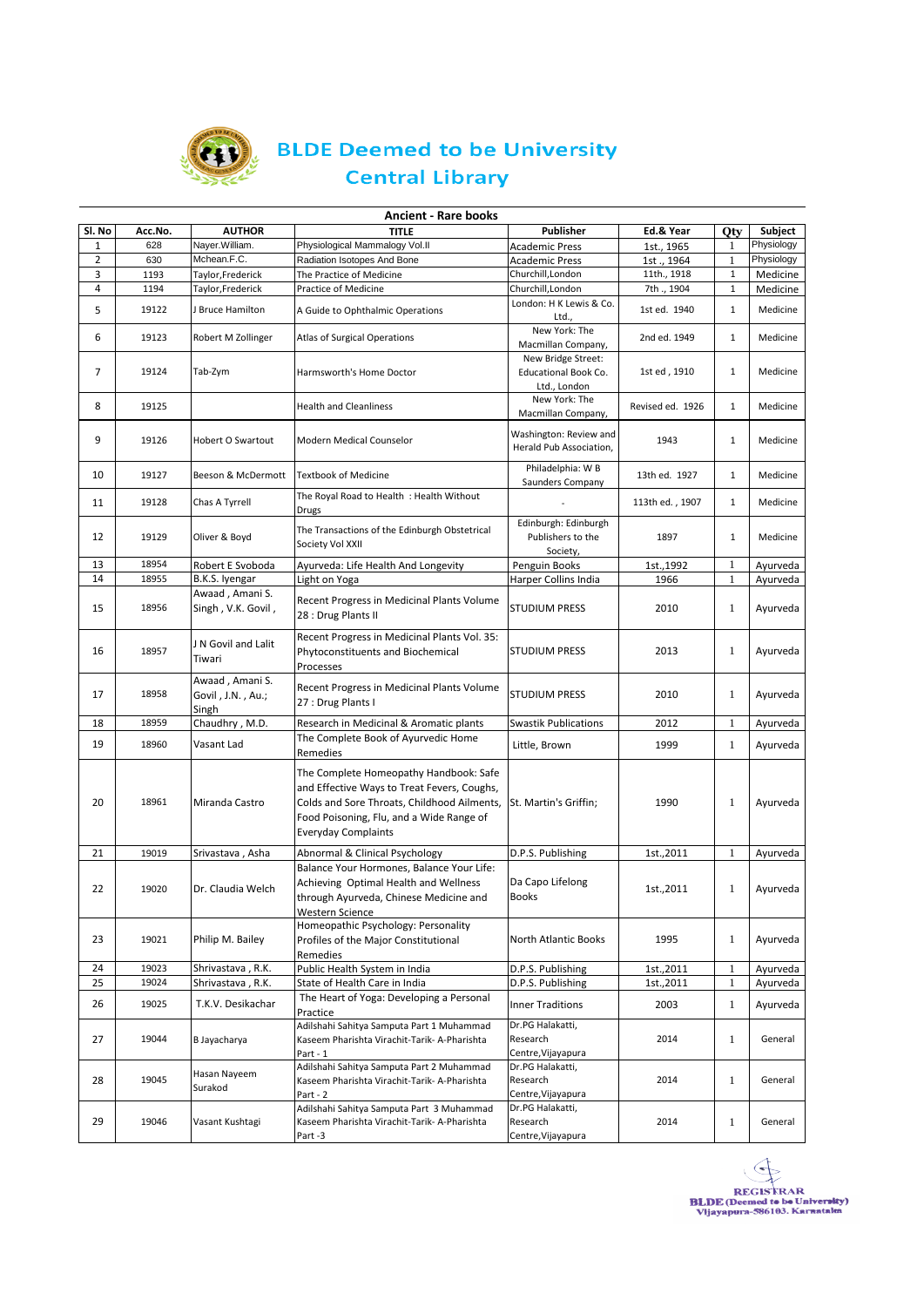| 30 | 19047 | Abdul Hameed                  | Adilshahi Sahitya Samputa Part - 4 Muhammad<br>Kaseem Pharishta Virachit-Tarik- A-Pharishta                   | Dr.PG Halakatti,<br>Research                                             | 2014 | $\mathbf{1}$ | General |
|----|-------|-------------------------------|---------------------------------------------------------------------------------------------------------------|--------------------------------------------------------------------------|------|--------------|---------|
| 31 | 19048 | Krishna KolarKulkarni         | Part - 4<br>Adilshahi Sahitya Samputa Part - 5 Mohmad<br>Ibrahim Juberi Virachit - Basatin Salatin Part - 5   | Centre, Vijayapura<br>Dr.PG Halakatti,<br>Research                       | 2014 | $\mathbf{1}$ | General |
| 32 | 19049 | M M Kalburgi                  | Adilshahi Sahitya Samputa Part -6 Ibrahim Nama<br>Guladastaye Bijapur-Tarike-Haptkursi Part - 6               | Centre, Vijayapura<br>Dr.PG Halakatti,<br>Research<br>Centre, Vijayapura | 2014 | $\mathbf{1}$ | General |
| 33 | 19050 | M M Kalaburgi                 | Adilshahi Sahitya Samputa Part - Jahur Bin<br>Jahoori Virachit Mohmad Nama Part - 7                           | Dr.PG Halakatti,<br>Research<br>Centre, Vijayapura                       | 2015 | $\mathbf{1}$ | General |
| 34 | 19051 | M M Kalburgi                  | Adilshahi Sahitya Samputa Part - 8 Mulla Nusruti<br>Virachit Alinama - Tarike - Sikandar Part – 8             | Dr.PG Halakatti,<br>Research<br>Centre, Vijayapura                       | 2015 | $\mathbf{1}$ | General |
| 35 | 19052 | Bode Riyaz Ahmad<br>Timmapuri | Hajarat Kwaji Mahmood bahari Virachit Uruse<br>Irfan (Man Lagan) Part - 9                                     | Dr.PG Halakatti,<br>Research<br>Centre, Vijayapura                       | 2015 | 1            | General |
| 36 | 19053 | M M Kalburgi                  | Rafiyuddin Ibrahimsiraj Virachit Tajkirtul Muluk<br>Part - 10                                                 | Dr.PG Halakatti,<br>Research<br>Centre, Vijayapura                       | 2015 | $\mathbf{1}$ | General |
| 37 | 19054 | Krishna Kolarkulkarni         | Eradane Ibrahim Adilshahi Virachit Kitabe-<br>Navarase Part - 11                                              | Dr.PG Halakatti,<br>Research<br>Centre, Vijayapura                       | 2016 | $\mathbf{1}$ | General |
| 38 | 19055 | Ameeruddin Kaji               | Adilshahi Sahitya Samputa Part -12 Mohmad<br>Ibrahim Juheri Koujutul Ouliyale Bijapur Part - 12               | Dr.PG Halakatti,<br>Research<br>Centre, Vijayapura                       | 2016 | 1            | General |
| 39 | 19056 | Krishna Kolarkulkarni         | Adilshahi Sahitya Samputa Part - 13<br>Karnatakadalliya Arebik Parshiyan, Urdu Shasan<br>Suchi Part - 13      | Dr.PG Halakatti,<br>Research<br>Centre, Vijayapura                       | 2016 | $\mathbf{1}$ | General |
| 40 | 19057 | Mahanur Jamani<br>Begam       | Adilshahi Sahitya Samputa â€" 14 Parmanugalu<br>Adilshahigal Adeshgalu (Part - 1) Part - 14                   | Dr.PG Halakatti,<br>Research<br>Centre, Vijayapura                       | 2016 | $\mathbf{1}$ | General |
| 41 | 19058 | Chandrakant Pokali            | Adilshahi Sahitya Samputa â€" 15 Parmanugalu<br>Sanadagalu Kapiyattugalu (Part-2) Part - 15                   | Dr.PG Halakatti,<br>Research<br>Centre, Vijayapura                       | 2016 | $\mathbf{1}$ | General |
| 42 | 19059 | Banu Mushtak                  | Adilshahi Sahitya Samputa â€" 16 Nurulla<br>Ibnakaji Sayadali Muhmad Huseni Tarik-Ali-<br>Adilshahi Part - 16 | Dr.PG Halakatti,<br>Research<br>Centre, Vijayapura                       | 2017 | 1            | General |
| 43 | 19060 | R K Kulkarni                  | Adilshahi Sahitya Samputa â€" 17 Tuhagat Al<br>Mujahuddin Asadbegan Nenapugalu Part - 17                      | Dr.PG Halakatti,<br>Research<br>Centre, Vijayapura                       | 2017 | $\mathbf{1}$ | General |
| 44 | 19061 | Krishna Kolarkulkarni         | Adilshahi Sahitya Samputa 18 Kannadadalli<br>Balakeyalliruv Arebik Parshiyan Shabdagalu Part -<br>18          | Dr.PG Halakatti,<br>Research<br>Centre, Vijayapura                       | 2017 | $\mathbf{1}$ | General |
| 45 | 19062 | M Yaseen Quddusi              | A Catelogue of Arabic Persian and Urdu<br>Inscriptions of Karnataka Vol - 1                                   | Dr.PG Halakatti,<br>Research<br>Centre, Vijayapura                       | 2017 | $\mathbf{1}$ | General |
| 46 | 19063 | M S Diggavi                   | Tajkirat-Ul-Muluk (The History of Bijapur<br>Badshahas) Vol 2                                                 | Dr.PG Halakatti,<br>Research<br>Centre, Vijayapura                       | 2019 | $\mathbf{1}$ | General |
| 47 | 19064 | Anonymous                     | Urudu Book                                                                                                    | Dr.PG Halakatti,<br>Research<br>Centre, Vijayapura                       | 2018 | $\mathbf{1}$ | General |
| 48 | 19065 | S R Gunjal                    | P G Halakatti Samagra Sahitya Samputa Part -1<br>Vachan Sahitya - 1                                           | Dr.PG Halakatti,<br>Research<br>Centre, Vijayapura                       | 2007 | 1            | General |
| 49 | 19066 | Basavaraj Jagajampi           | P G Halakatti Samagra Sahitya Samputa Part -2<br>Vachan Sahitya Part - 2                                      | Dr.PG Halakatti,<br>Research<br>Centre, Vijayapura                       | 2007 | $\mathbf{1}$ | General |
| 50 | 19067 | Gundanna Kalburgi             | P G Halakatti Samagra Sahitya Samputa Part - 3<br>Vachan SahityaPart - 3                                      | Dr.PG Halakatti,<br>Research<br>Centre, Vijayapura                       | 2007 | 1            | General |
| 51 | 19068 | V S Mali                      | P G Halakatti Samagra Sahitya Samputa Part - 4<br>Vachan SahityaPart - 4                                      | Dr.PG Halakatti,<br>Research<br>Centre, Vijayapura                       | 2007 | 1            | General |
| 52 | 19069 | M M Kalburgi                  | P G Halakatti Samagra Sahitya Samputa Part -5<br>Vachan Sahitya Part - 5                                      | Dr.PG Halakatti,<br>Research<br>Centre, Vijayapura                       | 2007 | $\mathbf{1}$ | General |
| 53 | 19070 | Veeranna Rajoor               | P G Halakatti Samagra Sahitya Samputa Part - 6<br>Vachan Sahitya Part - 6                                     | Dr.PG Halakatti,<br>Research<br>Centre, Vijayapura                       | 2007 | $\mathbf{1}$ | General |
| 54 | 19071 | J M Nagayya                   | P G Halakatti Samagra Sahitya Samputa Part - 7<br>Vachan Sahitya Part - 7                                     | Dr.PG Halakatti,<br>Research<br>Centre, Vijayapura                       | 2007 | $\mathbf{1}$ | General |